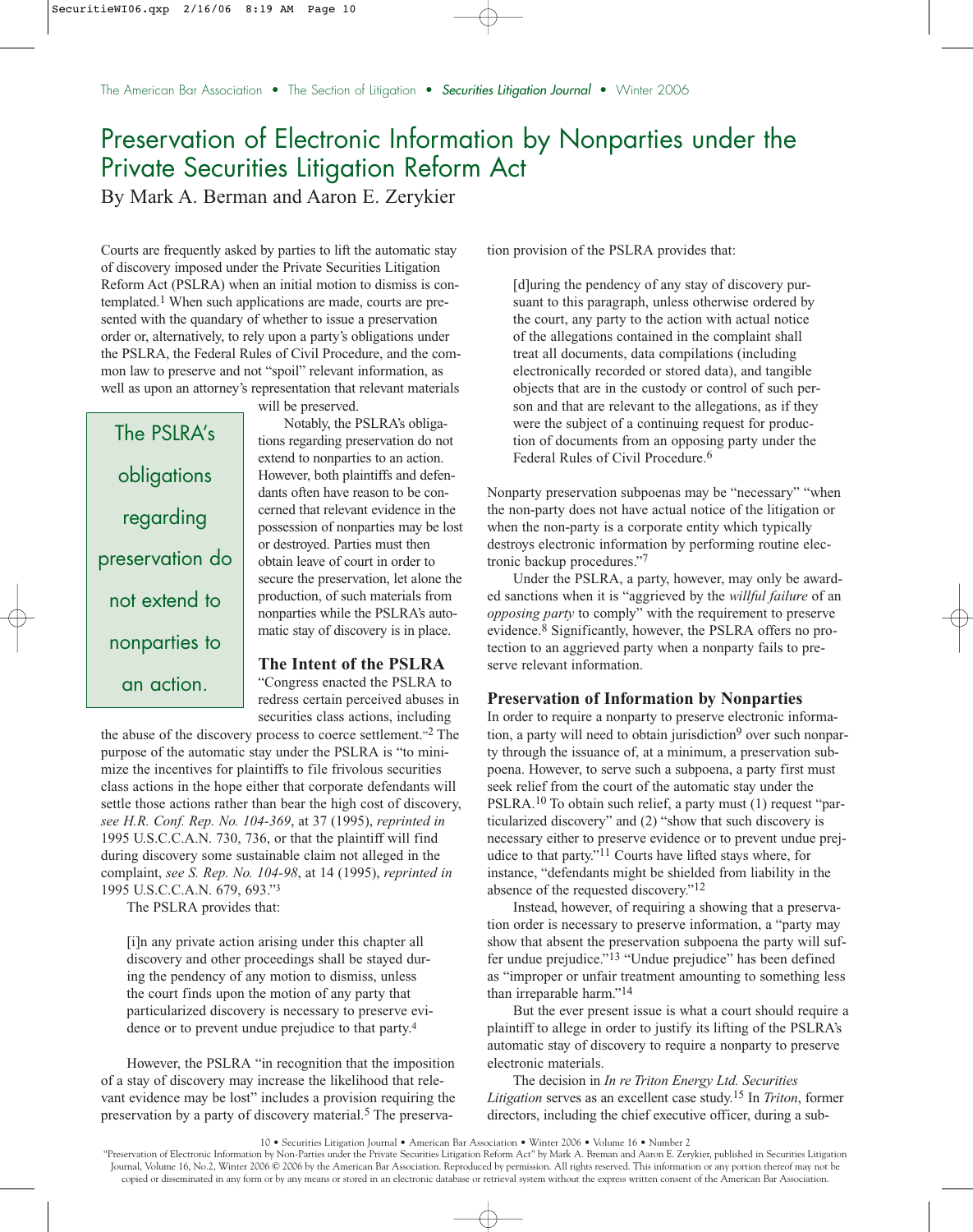stantial period in which the action was pending, testified that they had not been asked by the company's counsel to produce, let alone retain, relevant documents. There was also testimony that relevant emails had been sent and received by a former director and that emails were retained on the company's email server for one year before being destroyed (and therefore were in existence at the time the suit was filed) but were no longer in existence at the time of the director's deposition.<sup>16</sup>

The defendant corporation had informed its employees to preserve and not to destroy certain types of documents, including materials in electronic form, but it did not so advise its outside directors, taking the position that such directors were not employees and that it did not have control over the personal computers of former directors.17 In addressing the duty of outside directors to preserve information, the court indicated that

it would have been prudent and within the spirit of the law for Triton to instruct its officers and directors to preserve and produce any documents in their possession, custody, or control. As stated above, the Court does not find that Triton *intentionally* failed to instruct the outside directors to preserve and produce relevant documents. . . . At the same time, it is clear that as a result of the failure to implement a suitable document preservation plan, to communicate that plan effectively to [outside directors], and to follow up to insure that the directive was being followed, there were holes in the document preservation plan through which discoverable materials may have been lost.18

Nevertheless, the court granted in part plaintiffs' application and appointed a forensic computer specialist to

retrieve the information from the Triton's computer storage systems (including servers and hard drives) and those of all former officers and directors as well as all present and former members of the Board of Directors. . . . The computer specialist will conduct non-destructive testing of these systems to determine what documents and e-mails, if any, have been deleted. The special master would then review and determine what documents and electronic data, if any, were destroyed that bear significantly on the claims and defenses in this lawsuit.19

In *Tyco*, while a preservation order was not issued against defendants,<sup>20</sup> the court did lift the automatic stay to permit the issuance of "appropriately tailored preservation subpoenas on specified third parties [ ] necessary to preserve evidence."21 The court noted that the third parties were mainly accountants, auditors, and/or consultants who may possess relevant documents.22 The court also noted that, unlike the defendants, such nonparties have not necessarily received actual notice of the action, and therefore a preservation order was appropriately requested. Significantly, the court found that plaintiffs "produced evidence that large corporations typically overwrite and thereby destroy electronic data in the

course of performing routine backup procedures [and plaintiffs] therefore offered more than ungrounded speculation that relevant evidence may be destroyed."23 The court further found that the issuance of preservation subpoenas was warranted because, in accordance with the PSLRA, the plaintiff would suffer "undue prejudice," which the court construed as meaning an "improper or unfair detriment." Such a finding was predicated upon plaintiff's showing that evidence relevant to such claims might be inadvertently destroyed by third parties who did not have notice of the action.24

In *National Century*, 25 the court lifted the automatic stay and authorized the issuance of a preservation subpoena directed against a company that was liquidating in bankruptcy and had sold its assets and assigned most of its contracts and leases to one of its wholly owned subsidiaries. The court found that there were "potentially . . . documents and information relating to Plaintiff's claims . . . which are currently in the possession of

[such nonparty] and may no longer be available unless preserved."26 The court held that

> plaintiffs have shown that the preservation subpoena is necessary to preserve the documents held by [the nonparty]. [The nonparty] is currently undergoing Chapter 11 bankruptcy and will likely be dissolved. Accordingly, the documents held by [the nonparty] will likely be destroyed. The destruction of the documents and electronic information currently held by [the nonpar-

In Sedona, the court concluded that a lifting of the stay was unnecessary.

ty] will likely cause actual prejudice to the Plaintiffs as the [nonparty] was an integral participant in the claims that Plaintiffs have asserted.27

In *Sedona*, 28 after a decision on defendant's first motion to dismiss had been issued, but before a second motion to dismiss had been made, plaintiff sent preservation letters to 10 nonparty broker dealers as well as serving a document subpoena on an additional nonparty. In addition, plaintiff made a motion to lift the PSLRA automatic stay of discovery to permit it to serve additional document subpoenas. The court concluded that a lifting of the stay was unnecessary as the court did "not perceive any risk of loss of evidence or substantial prejudice to plaintiff if the PSLRA discovery remains in effect" because the preservation letters had already been sent to the nonparties.29

## **Conclusion**

In sum, a practitioner needs to be cautious when confronting the PSLRA's automatic stay of discovery. The PSLRA only applies to parties. Therefore, an attorney should attempt to ensure that nonparties in possession of relevant materials refrain from destroying or spoiling evidence. As such, an application seeking an order permitting a partial lifting of the

"Preservation of Electronic Information by Non-Parties under the Private Securities Litigation Reform Act" by Mark A. Breman and Aaron E. Zerykier, published in Securities Litigation Journal, Volume 16, No.2, Winter 2006 © 2006 by the American Bar Association. Reproduced by permission. All rights reserved. This information or any portion thereof may not be copied or disseminated in any form or by any means or stored in an electronic database or retrieval system without the express written consent of the American Bar Association.

<sup>11 •</sup> Securities Litigation Journal • American Bar Association • Winter 2006 • Volume 16 • Number 2